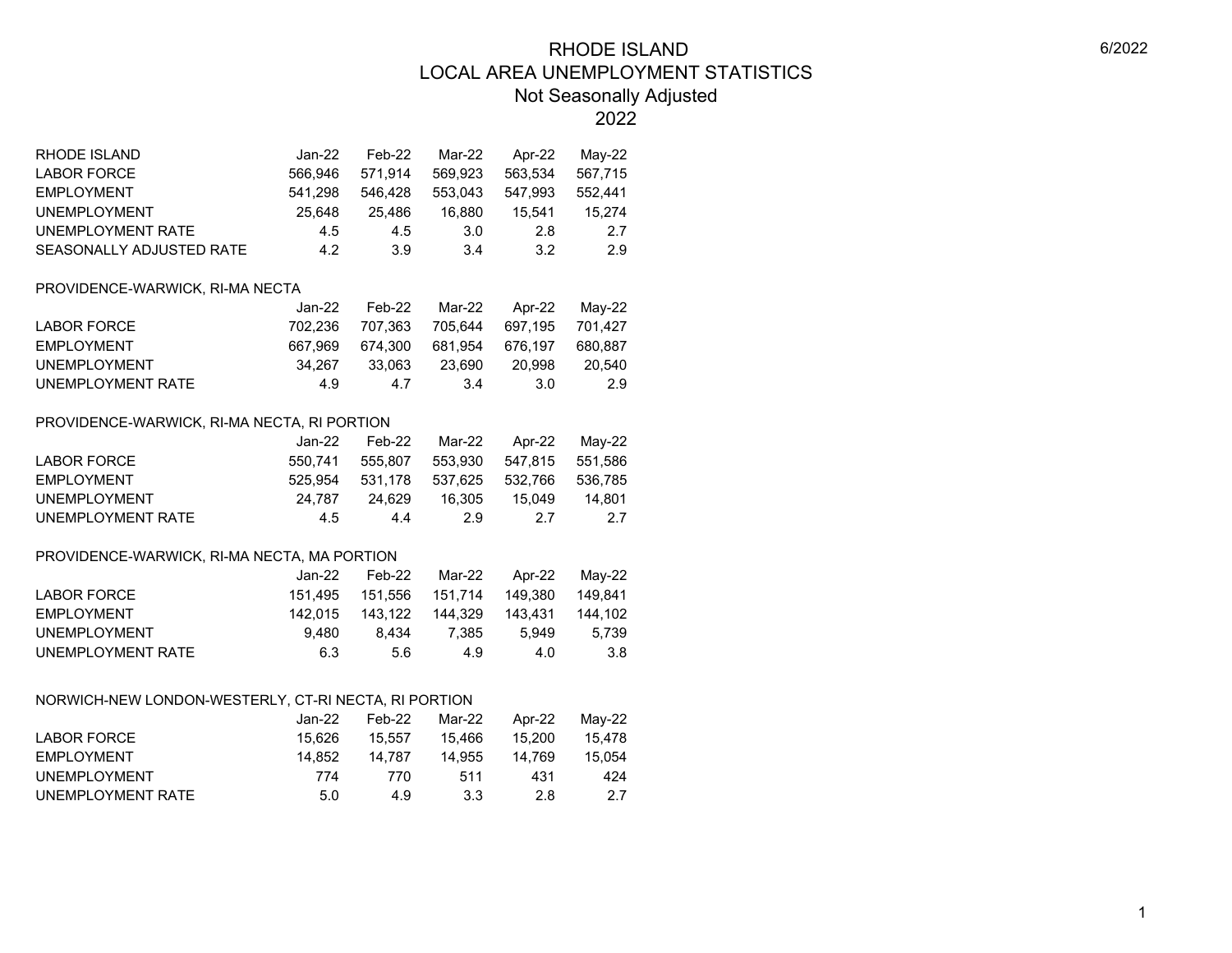| <b>BARRINGTON</b>        | Jan-22   | Feb-22 | Mar-22 | Apr-22 | May-22   |  |
|--------------------------|----------|--------|--------|--------|----------|--|
| <b>LABOR FORCE</b>       | 8,427    | 8,515  | 8,547  | 8,473  | 8,540    |  |
| <b>EMPLOYMENT</b>        | 8,226    | 8,308  | 8,409  | 8,333  | 8,395    |  |
| <b>UNEMPLOYMENT</b>      | 201      | 207    | 138    | 140    | 145      |  |
| <b>UNEMPLOYMENT RATE</b> | 2.4      | 2.4    | 1.6    | 1.7    | 1.7      |  |
|                          |          |        |        |        |          |  |
| <b>BRISTOL</b>           | Jan-22   | Feb-22 | Mar-22 | Apr-22 | $May-22$ |  |
| <b>LABOR FORCE</b>       | 12,069   | 12,194 | 12,148 | 12,009 | 12,089   |  |
| <b>EMPLOYMENT</b>        | 11,601   | 11,717 | 11,859 | 11,752 | 11,840   |  |
| <b>UNEMPLOYMENT</b>      | 468      | 477    | 289    | 257    | 249      |  |
| <b>UNEMPLOYMENT RATE</b> | 3.9      | 3.9    | 2.4    | 2.1    | 2.1      |  |
|                          |          |        |        |        |          |  |
| <b>BURRILLVILLE</b>      | $Jan-22$ | Feb-22 | Mar-22 | Apr-22 | May-22   |  |
| <b>LABOR FORCE</b>       | 9,479    | 9,581  | 9,541  | 9,410  | 9,450    |  |
| <b>EMPLOYMENT</b>        | 9,034    | 9,124  | 9,235  | 9,151  | 9,220    |  |
| <b>UNEMPLOYMENT</b>      | 445      | 457    | 306    | 259    | 230      |  |
| <b>UNEMPLOYMENT RATE</b> | 4.7      | 4.8    | 3.2    | 2.8    | 2.4      |  |
| <b>CENTRAL FALLS</b>     | $Jan-22$ | Feb-22 | Mar-22 | Apr-22 | May-22   |  |
| <b>LABOR FORCE</b>       | 8,776    | 8,825  | 8,780  | 8,659  | 8,727    |  |
| <b>EMPLOYMENT</b>        | 8,278    | 8,360  | 8,462  | 8,385  | 8,448    |  |
| <b>UNEMPLOYMENT</b>      | 498      | 465    | 318    | 274    | 279      |  |
| <b>UNEMPLOYMENT RATE</b> | 5.7      | 5.3    | 3.6    | 3.2    | 3.2      |  |
| <b>CHARLESTOWN</b>       | Jan-22   | Feb-22 | Mar-22 | Apr-22 | May-22   |  |
| <b>LABOR FORCE</b>       | 4,272    | 4,300  | 4,266  | 4,206  | 4,210    |  |
| <b>EMPLOYMENT</b>        | 4,010    | 4,050  | 4,099  | 4,062  | 4,092    |  |
| <b>UNEMPLOYMENT</b>      | 262      | 250    | 167    | 144    | 118      |  |
| <b>UNEMPLOYMENT RATE</b> | 6.1      | 5.8    | 3.9    | 3.4    | 2.8      |  |
|                          |          |        |        |        |          |  |
| <b>COVENTRY</b>          | $Jan-22$ | Feb-22 | Mar-22 | Apr-22 | $May-22$ |  |
| <b>LABOR FORCE</b>       | 19,241   | 19,446 | 19,340 | 19,126 | 19,253   |  |
| <b>EMPLOYMENT</b>        | 18,383   | 18,565 | 18,791 | 18,621 | 18,761   |  |
| <b>UNEMPLOYMENT</b>      | 858      | 881    | 549    | 505    | 492      |  |
| <b>UNEMPLOYMENT RATE</b> | 4.5      | 4.5    | 2.8    | 2.6    | 2.6      |  |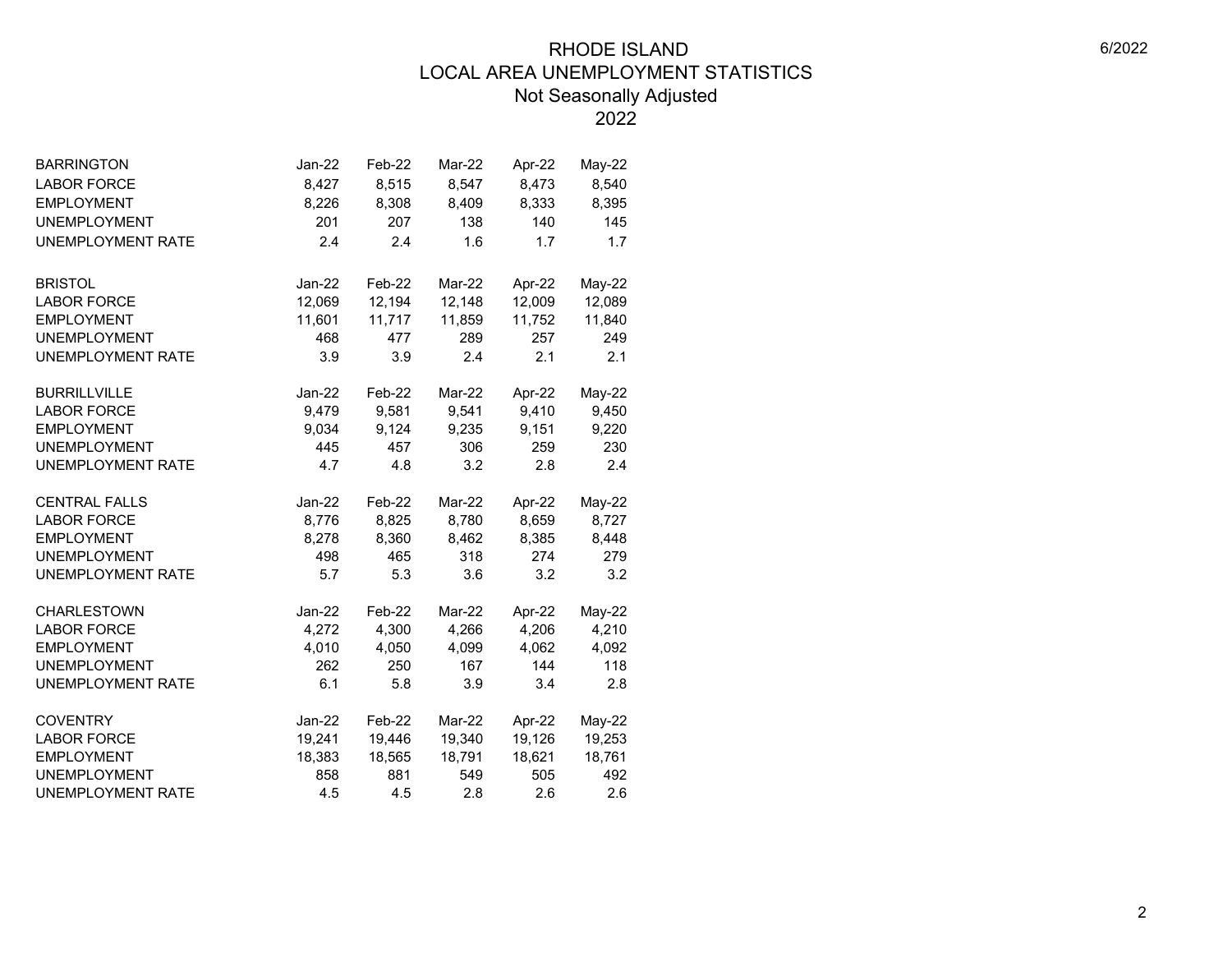| <b>CRANSTON</b>          | Jan-22          | Feb-22          | Mar-22          | Apr-22          | May-22          |  |
|--------------------------|-----------------|-----------------|-----------------|-----------------|-----------------|--|
| <b>LABOR FORCE</b>       | 42,283          | 42,640          | 42,560          | 42,212          | 42,513          |  |
| <b>EMPLOYMENT</b>        | 40,490          | 40,893          | 41,389          | 41,015          | 41,324          |  |
| <b>UNEMPLOYMENT</b>      | 1,793           | 1,747           | 1,171           | 1,197           | 1,189           |  |
| <b>UNEMPLOYMENT RATE</b> | 4.2             | 4.1             | 2.8             | 2.8             | 2.8             |  |
|                          |                 |                 |                 |                 |                 |  |
| <b>CUMBERLAND</b>        | Jan-22          | Feb-22          | Mar-22          | Apr-22          | $May-22$        |  |
| <b>LABOR FORCE</b>       | 20,405          | 20,581          | 20,540          | 20,318          | 20,440          |  |
| <b>EMPLOYMENT</b>        | 19,605          | 19,800          | 20,040          | 19,859          | 20,009          |  |
| <b>UNEMPLOYMENT</b>      | 800             | 781             | 500             | 459             | 431             |  |
| <b>UNEMPLOYMENT RATE</b> | 3.9             | 3.8             | 2.4             | 2.3             | 2.1             |  |
| <b>EAST GREENWICH</b>    | Jan-22          | Feb-22          | Mar-22          | Apr-22          | May-22          |  |
| <b>LABOR FORCE</b>       | 6,981           | 7,043           | 7,045           | 6,978           | 7,028           |  |
| <b>EMPLOYMENT</b>        | 6,749           | 6,816           | 6,898           | 6,836           | 6,888           |  |
| <b>UNEMPLOYMENT</b>      | 232             | 227             | 147             | 142             | 140             |  |
| <b>UNEMPLOYMENT RATE</b> | 3.3             | 3.2             | 2.1             | 2.0             | 2.0             |  |
| <b>EAST PROVIDENCE</b>   | Jan-22          | Feb-22          | Mar-22          | Apr-22          | May-22          |  |
| <b>LABOR FORCE</b>       | 24,795          | 25,045          | 24,944          | 24,705          | 24,877          |  |
| <b>EMPLOYMENT</b>        | 23,631          | 23,865          | 24,155          | 23,937          | 24,117          |  |
| <b>UNEMPLOYMENT</b>      | 1,164           | 1,180           | 789             | 768             | 760             |  |
| <b>UNEMPLOYMENT RATE</b> | 4.7             | 4.7             | 3.2             | 3.1             | 3.1             |  |
| <b>EXETER</b>            | Jan-22          | Feb-22          | Mar-22          | Apr-22          | May-22          |  |
| <b>LABOR FORCE</b>       | 3,980           | 4,047           | 4,021           | 3,959           | 3,991           |  |
| <b>EMPLOYMENT</b>        | 3,820           | 3,858           | 3,905           | 3,870           | 3,899           |  |
| <b>UNEMPLOYMENT</b>      | 160             | 189             | 116             | 89              | 92              |  |
| <b>UNEMPLOYMENT RATE</b> | 4.0             | 4.7             | 2.9             | 2.2             | 2.3             |  |
| <b>FOSTER</b>            |                 |                 |                 |                 |                 |  |
| <b>LABOR FORCE</b>       | Jan-22<br>2,976 | Feb-22<br>3,010 | Mar-22<br>2,998 | Apr-22<br>2,934 | May-22<br>2,936 |  |
| <b>EMPLOYMENT</b>        | 2,817           | 2,845           | 2,880           | 2,854           | 2,875           |  |
| <b>UNEMPLOYMENT</b>      | 159             | 165             | 118             | 80              | 61              |  |
|                          | 5.3             | 5.5             | 3.9             | 2.7             | 2.1             |  |
| UNEMPLOYMENT RATE        |                 |                 |                 |                 |                 |  |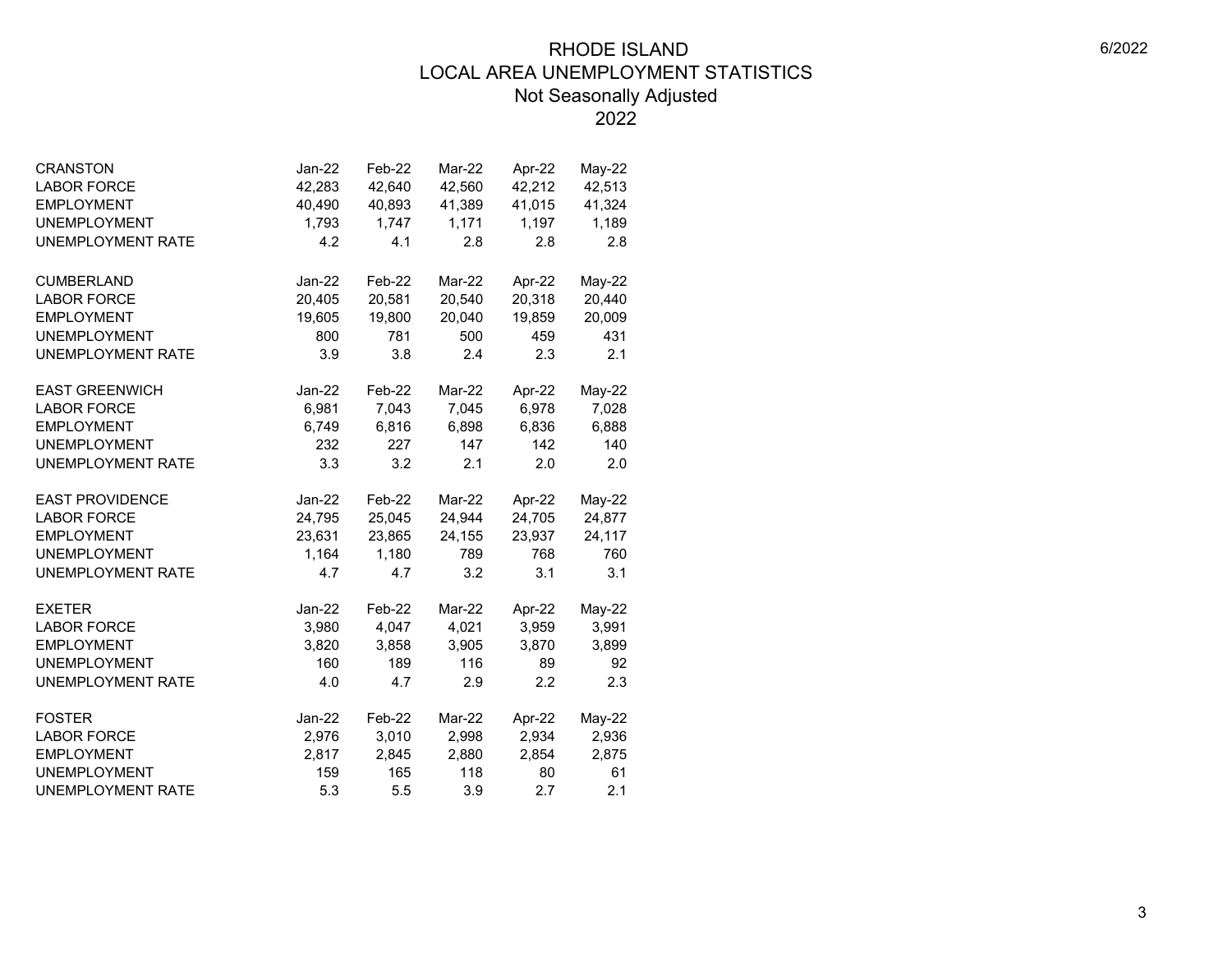| <b>GLOCESTER</b><br><b>LABOR FORCE</b><br><b>EMPLOYMENT</b><br><b>UNEMPLOYMENT</b> | $Jan-22$<br>6,385<br>6,125<br>260 | Feb-22<br>6,451<br>6,186<br>265 | Mar-22<br>6,420<br>6,261<br>159 | Apr-22<br>6,336<br>6,204<br>132 | May-22<br>6,364<br>6,251<br>113 |
|------------------------------------------------------------------------------------|-----------------------------------|---------------------------------|---------------------------------|---------------------------------|---------------------------------|
| <b>UNEMPLOYMENT RATE</b>                                                           | 4.1                               | 4.1                             | 2.5                             | 2.1                             | 1.8                             |
| <b>HOPKINTON</b>                                                                   | Jan-22                            | Feb-22                          | Mar-22                          | Apr-22                          | $May-22$                        |
| <b>LABOR FORCE</b>                                                                 | 4,654                             | 4,632                           | 4,602                           | 4,512                           | 4,596                           |
| <b>EMPLOYMENT</b>                                                                  | 4,441                             | 4,421                           | 4,472                           | 4,416                           | 4,501                           |
| <b>UNEMPLOYMENT</b>                                                                | 213                               | 211                             | 130                             | 96                              | 95                              |
| <b>UNEMPLOYMENT RATE</b>                                                           | 4.6                               | 4.6                             | 2.8                             | 2.1                             | 2.1                             |
| <b>JAMESTOWN</b>                                                                   | Jan-22                            | Feb-22                          | Mar-22                          | Apr-22                          | May-22                          |
| <b>LABOR FORCE</b>                                                                 | 3,285                             | 3,330                           | 3,332                           | 3,296                           | 3,315                           |
| <b>EMPLOYMENT</b>                                                                  | 3,194                             | 3,226                           | 3,265                           | 3,236                           | 3,260                           |
| <b>UNEMPLOYMENT</b>                                                                | 91                                | 104                             | 67                              | 60                              | 55                              |
| <b>UNEMPLOYMENT RATE</b>                                                           | 2.8                               | 3.1                             | 2.0                             | 1.8                             | 1.7                             |
| <b>JOHNSTON</b>                                                                    | Jan-22                            | Feb-22                          | Mar-22                          | Apr-22                          | $May-22$                        |
| <b>LABOR FORCE</b>                                                                 | 16,174                            | 16,370                          | 16,322                          | 16,067                          | 16,163                          |
| <b>EMPLOYMENT</b>                                                                  | 15,367                            | 15,520                          | 15,708                          | 15,567                          | 15,684                          |
| <b>UNEMPLOYMENT</b>                                                                | 807                               | 850                             | 614                             | 500                             | 479                             |
| <b>UNEMPLOYMENT RATE</b>                                                           | 5.0                               | 5.2                             | 3.8                             | 3.1                             | 3.0                             |
| <b>LINCOLN</b>                                                                     | Jan-22                            | Feb-22                          | Mar-22                          | Apr-22                          | May-22                          |
| <b>LABOR FORCE</b>                                                                 | 12,774                            | 12,892                          | 12,888                          | 12,767                          | 12,863                          |
| <b>EMPLOYMENT</b>                                                                  | 12,312                            | 12,434                          | 12,585                          | 12,471                          | 12,566                          |
| <b>UNEMPLOYMENT</b>                                                                | 462                               | 458                             | 303                             | 296                             | 297                             |
| <b>UNEMPLOYMENT RATE</b>                                                           | 3.6                               | 3.6                             | 2.4                             | 2.3                             | 2.3                             |
| <b>LITTLE COMPTON</b>                                                              | Jan-22                            | Feb-22                          | Mar-22                          | Apr-22                          | $May-22$                        |
| <b>LABOR FORCE</b>                                                                 | 1,934                             | 1,949                           | 1,934                           | 1,900                           | 1,917                           |
| <b>EMPLOYMENT</b>                                                                  | 1,835                             | 1,854                           | 1,876                           | 1,859                           | 1,873                           |
| <b>UNEMPLOYMENT</b>                                                                | 99                                | 95                              | 58                              | 41                              | 44                              |
| <b>UNEMPLOYMENT RATE</b>                                                           | 5.1                               | 4.9                             | 3.0                             | 2.2                             | 2.3                             |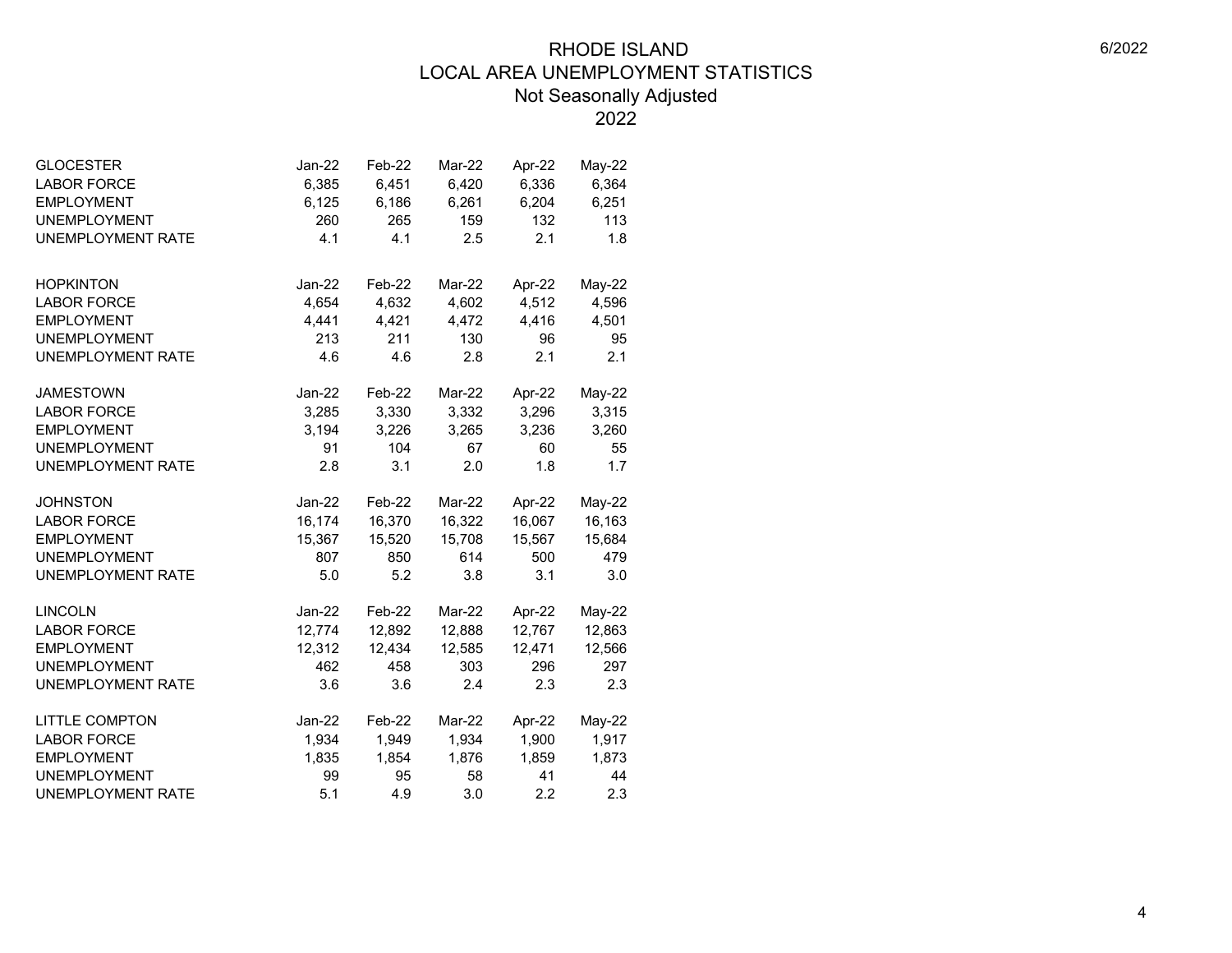| <b>LABOR FORCE</b><br>8,062<br>8,112<br>7,990<br>8,023<br>8,096<br><b>EMPLOYMENT</b><br>7,790<br>7,690<br>7,766<br>7,861<br>7,848<br><b>UNEMPLOYMENT</b><br>372<br>346<br>235<br>200<br>175<br>2.9<br>4.6<br>4.3<br>2.5<br>2.2<br><b>UNEMPLOYMENT RATE</b> |  |
|------------------------------------------------------------------------------------------------------------------------------------------------------------------------------------------------------------------------------------------------------------|--|
|                                                                                                                                                                                                                                                            |  |
|                                                                                                                                                                                                                                                            |  |
|                                                                                                                                                                                                                                                            |  |
|                                                                                                                                                                                                                                                            |  |
|                                                                                                                                                                                                                                                            |  |
| NARRAGANSETT<br>Jan-22<br>Feb-22<br>Mar-22<br>Apr-22<br>May-22                                                                                                                                                                                             |  |
| 9,150<br>9,065<br>9,127<br><b>LABOR FORCE</b><br>9,020<br>9,137                                                                                                                                                                                            |  |
| <b>EMPLOYMENT</b><br>8,798<br>8,912<br>8,979<br>8,885<br>8,993                                                                                                                                                                                             |  |
| 222<br>157<br><b>UNEMPLOYMENT</b><br>252<br>153<br>148                                                                                                                                                                                                     |  |
| <b>UNEMPLOYMENT RATE</b><br>2.5<br>2.8<br>1.7<br>1.7<br>1.6                                                                                                                                                                                                |  |
|                                                                                                                                                                                                                                                            |  |
| <b>NEW SHOREHAM</b><br>$Jan-22$<br>Feb-22<br>Mar-22<br>Apr-22<br>May-22                                                                                                                                                                                    |  |
| 580<br>550<br>528<br>519<br>650<br><b>LABOR FORCE</b>                                                                                                                                                                                                      |  |
| <b>EMPLOYMENT</b><br>493<br>463<br>463<br>458<br>602                                                                                                                                                                                                       |  |
| 87<br>65<br>61<br>48<br><b>UNEMPLOYMENT</b><br>87                                                                                                                                                                                                          |  |
| <b>UNEMPLOYMENT RATE</b><br>15.0<br>15.8<br>12.3<br>11.8<br>7.4                                                                                                                                                                                            |  |
| <b>NEWPORT</b><br>$Jan-22$<br>Feb-22<br>Mar-22<br>Apr-22<br>May-22                                                                                                                                                                                         |  |
| <b>LABOR FORCE</b><br>14,014<br>14,114<br>14,035<br>13,869<br>13,970                                                                                                                                                                                       |  |
| 13,662<br><b>EMPLOYMENT</b><br>13,386<br>13,519<br>13,683<br>13,559                                                                                                                                                                                        |  |
| <b>UNEMPLOYMENT</b><br>595<br>310<br>308<br>628<br>352                                                                                                                                                                                                     |  |
| <b>UNEMPLOYMENT RATE</b><br>4.5<br>4.2<br>2.5<br>2.2<br>2.2                                                                                                                                                                                                |  |
|                                                                                                                                                                                                                                                            |  |
| NORTH KINGSTOWN<br>$Jan-22$<br>Feb-22<br>Mar-22<br>Apr-22<br>May-22                                                                                                                                                                                        |  |
| 14,936<br>15,112<br>14,924<br>15,036<br><b>LABOR FORCE</b><br>15,099                                                                                                                                                                                       |  |
| 14,755<br><b>EMPLOYMENT</b><br>14,434<br>14,578<br>14,621<br>14,732                                                                                                                                                                                        |  |
| <b>UNEMPLOYMENT</b><br>502<br>534<br>344<br>303<br>304                                                                                                                                                                                                     |  |
| <b>UNEMPLOYMENT RATE</b><br>3.4<br>3.5<br>2.3<br>2.0<br>2.0                                                                                                                                                                                                |  |
| Feb-22<br><b>NORTH PROVIDENCE</b><br>Jan-22<br>Mar-22<br>Apr-22<br>$May-22$                                                                                                                                                                                |  |
| 18,525<br><b>LABOR FORCE</b><br>18,575<br>18,543<br>18,393<br>18,423                                                                                                                                                                                       |  |
| 18,001<br><b>EMPLOYMENT</b><br>17,638<br>17,813<br>18,030<br>17,867                                                                                                                                                                                        |  |
| <b>UNEMPLOYMENT</b><br>762<br>513<br>526<br>524<br>785                                                                                                                                                                                                     |  |
| <b>UNEMPLOYMENT RATE</b><br>4.3<br>4.1<br>2.8<br>2.9<br>2.8                                                                                                                                                                                                |  |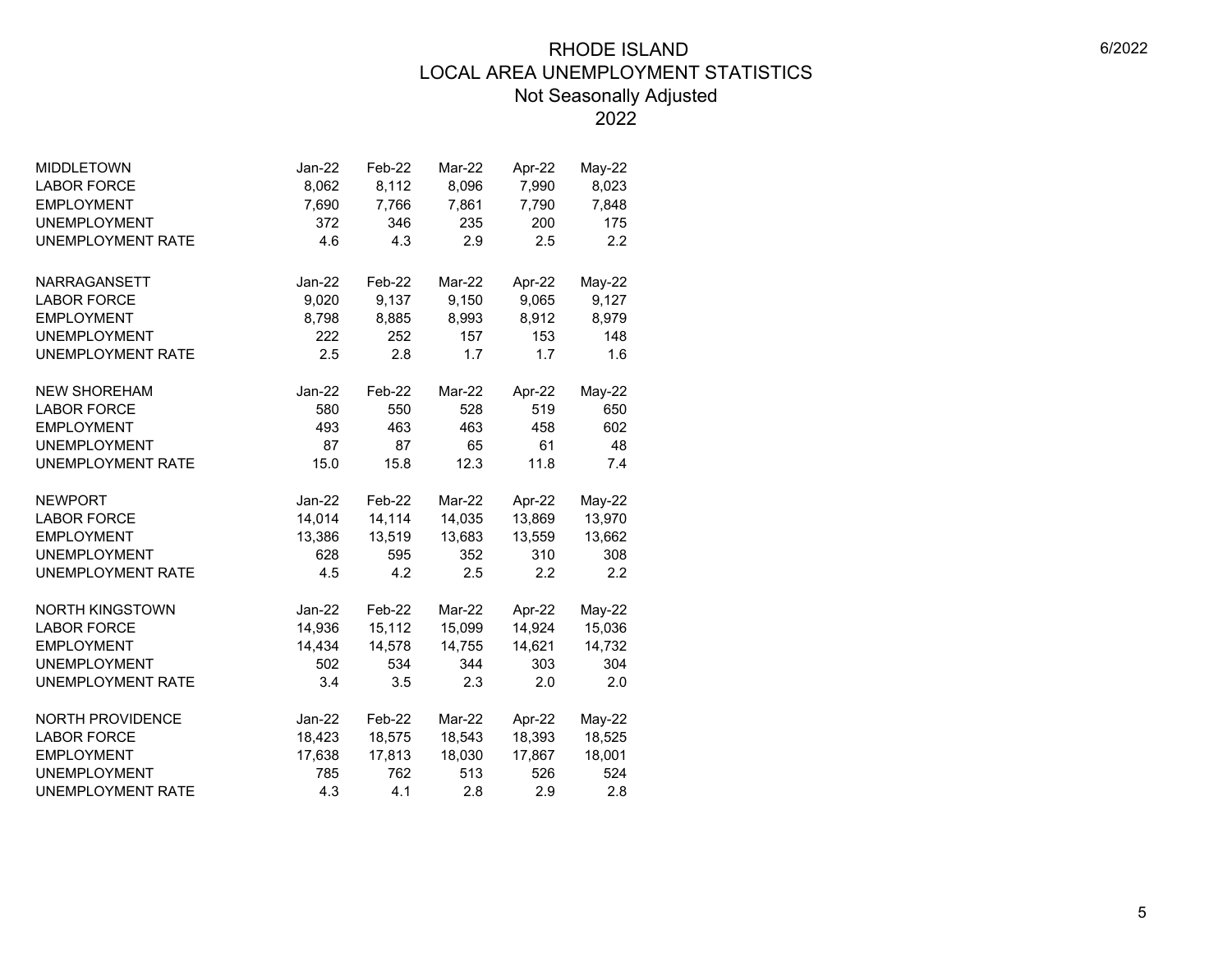| <b>NORTH SMITHFIELD</b>  | Jan-22   | Feb-22 | Mar-22        | Apr-22 | May-22   |
|--------------------------|----------|--------|---------------|--------|----------|
| <b>LABOR FORCE</b>       | 7,153    | 7,238  | 7,212         | 7,148  | 7,197    |
| <b>EMPLOYMENT</b>        | 6,880    | 6,948  | 7,033         | 6,969  | 7,022    |
| <b>UNEMPLOYMENT</b>      | 273      | 290    | 179           | 179    | 175      |
| <b>UNEMPLOYMENT RATE</b> | 3.8      | 4.0    | 2.5           | 2.5    | 2.4      |
| <b>PAWTUCKET</b>         | Jan-22   | Feb-22 | Mar-22        | Apr-22 | May-22   |
| <b>LABOR FORCE</b>       | 37,269   | 37,553 | 37,325        | 37,009 | 37,314   |
| <b>EMPLOYMENT</b>        | 35,341   | 35,692 | 36,125        | 35,799 | 36,069   |
| <b>UNEMPLOYMENT</b>      | 1,928    | 1,861  | 1,200         | 1,210  | 1,245    |
| <b>UNEMPLOYMENT RATE</b> | 5.2      | 5.0    | 3.2           | 3.3    | 3.3      |
| PORTSMOUTH               | Jan-22   | Feb-22 | Mar-22        | Apr-22 | May-22   |
| <b>LABOR FORCE</b>       | 8,923    | 9,005  | 8,971         | 8,859  | 8,897    |
| <b>EMPLOYMENT</b>        | 8,536    | 8,621  | 8,726         | 8,647  | 8,712    |
| <b>UNEMPLOYMENT</b>      | 387      | 384    | 245           | 212    | 185      |
| <b>UNEMPLOYMENT RATE</b> | 4.3      | 4.3    | 2.7           | 2.4    | 2.1      |
| <b>PROVIDENCE</b>        | Jan-22   | Feb-22 | Mar-22        | Apr-22 | May-22   |
| <b>LABOR FORCE</b>       | 88,514   | 89,243 | 88,795        | 87,656 | 88,388   |
| <b>EMPLOYMENT</b>        | 83,640   | 84,471 | 85,496        | 84,723 | 85,363   |
| <b>UNEMPLOYMENT</b>      | 4,874    | 4,772  | 3,299         | 2,933  | 3,025    |
| <b>UNEMPLOYMENT RATE</b> | 5.5      | 5.3    | 3.7           | 3.3    | 3.4      |
| <b>RICHMOND</b>          | Jan-22   | Feb-22 | Mar-22        | Apr-22 | $May-22$ |
| <b>LABOR FORCE</b>       | 4,445    | 4,500  | 4,506         | 4,465  | 4,486    |
| <b>EMPLOYMENT</b>        | 4,345    | 4,389  | 4,442         | 4,402  | 4,435    |
| <b>UNEMPLOYMENT</b>      | 100      | 111    | 64            | 63     | 51       |
| <b>UNEMPLOYMENT RATE</b> | 2.2      | 2.5    | 1.4           | 1.4    | 1.1      |
| <b>SCITUATE</b>          | $Jan-22$ | Feb-22 | <b>Mar-22</b> | Apr-22 | $May-22$ |
| <b>LABOR FORCE</b>       | 6,395    | 6,466  | 6,459         | 6,385  | 6,423    |
| <b>EMPLOYMENT</b>        | 6,132    | 6,193  | 6,268         | 6,212  | 6,258    |
| <b>UNEMPLOYMENT</b>      | 263      | 273    | 191           | 173    | 165      |
| <b>UNEMPLOYMENT RATE</b> | 4.1      | 4.2    | 3.0           | 2.7    | 2.6      |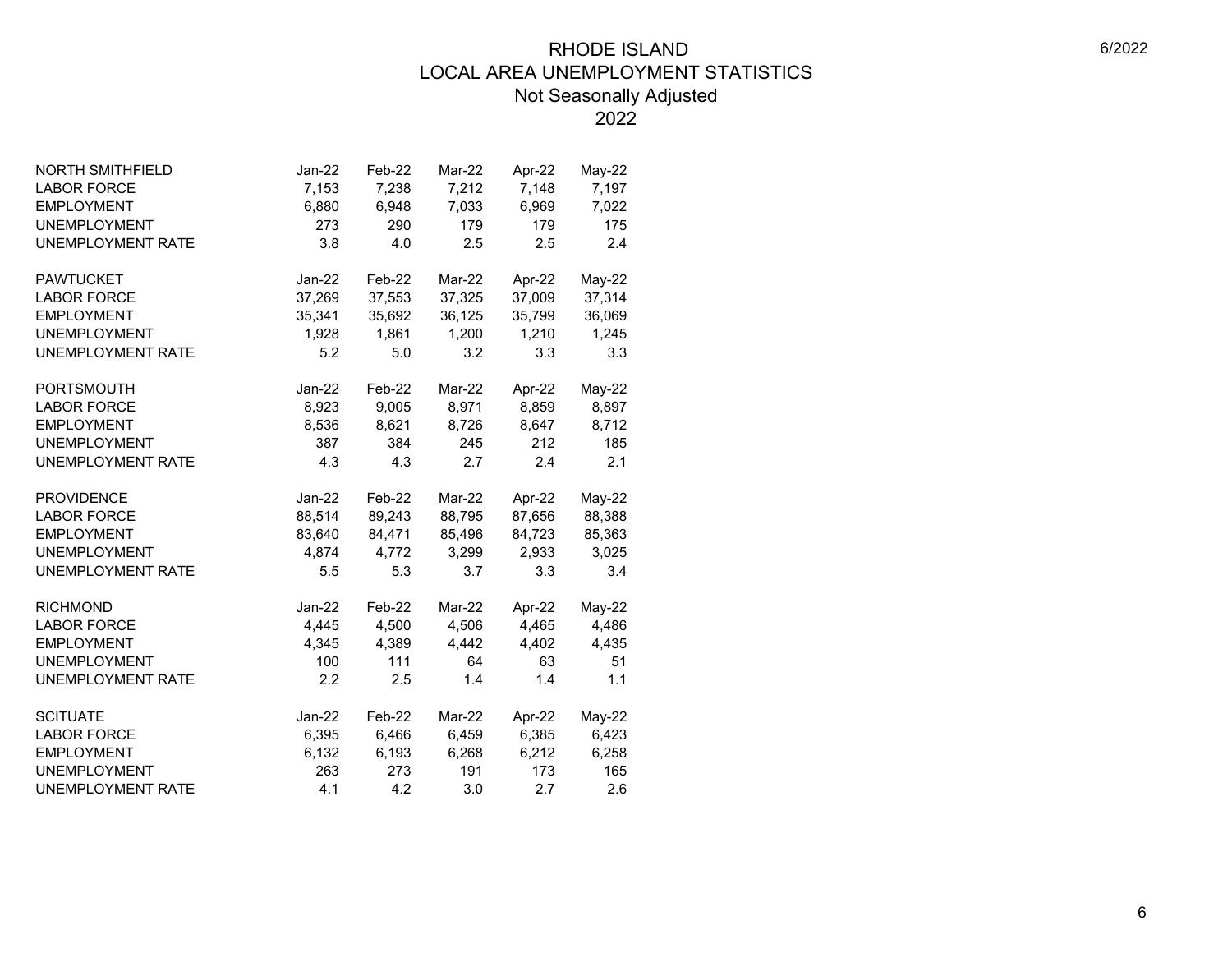| <b>SMITHFIELD</b>        | $Jan-22$ | Feb-22 | Mar-22 | Apr-22 | $May-22$ |  |
|--------------------------|----------|--------|--------|--------|----------|--|
| <b>LABOR FORCE</b>       | 11,707   | 11,809 | 11,781 | 11,649 | 11,742   |  |
| <b>EMPLOYMENT</b>        | 11,241   | 11,353 | 11,491 | 11,387 | 11,473   |  |
| <b>UNEMPLOYMENT</b>      | 466      | 456    | 290    | 262    | 269      |  |
| <b>UNEMPLOYMENT RATE</b> | 4.0      | 3.9    | 2.5    | 2.2    | 2.3      |  |
|                          |          |        |        |        |          |  |
| SOUTH KINGSTOWN          | Jan-22   | Feb-22 | Mar-22 | Apr-22 | May-22   |  |
| <b>LABOR FORCE</b>       | 16,623   | 16,791 | 16,761 | 16,545 | 16,641   |  |
| <b>EMPLOYMENT</b>        | 16,001   | 16,160 | 16,356 | 16,208 | 16,330   |  |
| <b>UNEMPLOYMENT</b>      | 622      | 631    | 405    | 337    | 311      |  |
| <b>UNEMPLOYMENT RATE</b> | 3.7      | 3.8    | 2.4    | 2.0    | 1.9      |  |
| <b>TIVERTON</b>          | Jan-22   | Feb-22 | Mar-22 | Apr-22 | $May-22$ |  |
| <b>LABOR FORCE</b>       | 8,790    | 8,869  | 8,829  | 8,755  | 8,790    |  |
| <b>EMPLOYMENT</b>        | 8,395    | 8,479  | 8,582  | 8,504  | 8,568    |  |
| <b>UNEMPLOYMENT</b>      | 395      | 390    | 247    | 251    | 222      |  |
| <b>UNEMPLOYMENT RATE</b> | 4.5      | 4.4    | 2.8    | 2.9    | 2.5      |  |
|                          |          |        |        |        |          |  |
| <b>WARREN</b>            | Jan-22   | Feb-22 | Mar-22 | Apr-22 | May-22   |  |
| <b>LABOR FORCE</b>       | 5,808    | 5,850  | 5,832  | 5,740  | 5,783    |  |
| <b>EMPLOYMENT</b>        | 5,536    | 5,591  | 5,659  | 5,608  | 5,650    |  |
| <b>UNEMPLOYMENT</b>      | 272      | 259    | 173    | 132    | 133      |  |
| UNEMPLOYMENT RATE        | 4.7      | 4.4    | 3.0    | 2.3    | 2.3      |  |
| <b>WARWICK</b>           | $Jan-22$ | Feb-22 | Mar-22 | Apr-22 | $May-22$ |  |
| <b>LABOR FORCE</b>       | 46,746   | 47,181 | 47,132 | 46,688 | 47,024   |  |
| <b>EMPLOYMENT</b>        | 45,037   | 45,484 | 46,036 | 45,620 | 45,965   |  |
| <b>UNEMPLOYMENT</b>      | 1,709    | 1,697  | 1,096  | 1,068  | 1,059    |  |
| <b>UNEMPLOYMENT RATE</b> | 3.7      | 3.6    | 2.3    | 2.3    | 2.3      |  |
|                          |          |        |        |        |          |  |
| <b>WEST GREENWICH</b>    | Jan-22   | Feb-22 | Mar-22 | Apr-22 | May-22   |  |
| <b>LABOR FORCE</b>       | 3,438    | 3,472  | 3,464  | 3,424  | 3,445    |  |
| <b>EMPLOYMENT</b>        | 3,287    | 3,320  | 3,360  | 3,330  | 3,355    |  |
| <b>UNEMPLOYMENT</b>      | 151      | 152    | 104    | 94     | 90       |  |
| <b>UNEMPLOYMENT RATE</b> | 4.4      | 4.4    | 3.0    | 2.7    | 2.6      |  |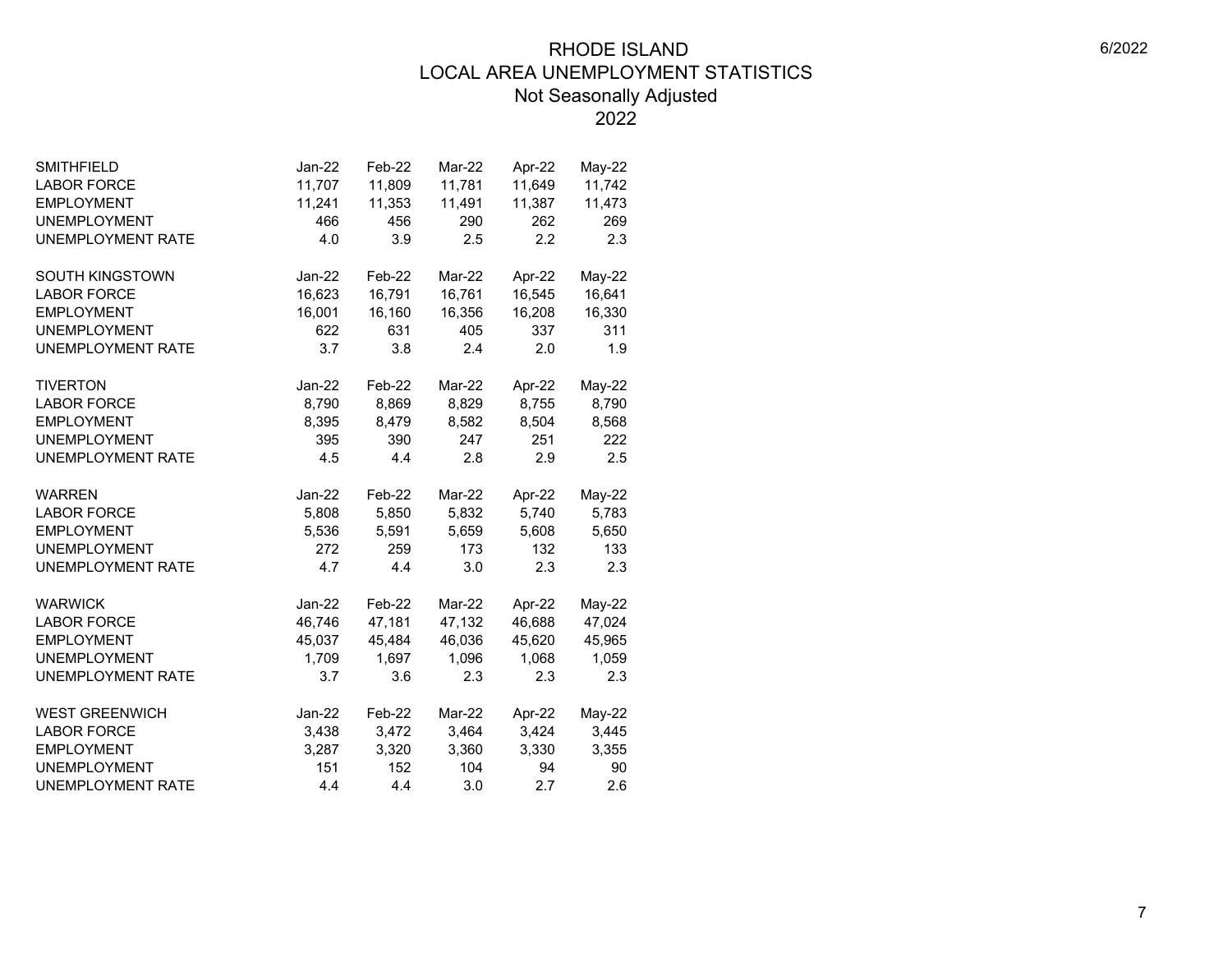| <b>WEST WARWICK</b>      | Jan-22   | Feb-22 | Mar-22 | Apr-22 | May-22 |
|--------------------------|----------|--------|--------|--------|--------|
| <b>LABOR FORCE</b>       | 16,638   | 16,823 | 16,750 | 16,534 | 16,604 |
| <b>EMPLOYMENT</b>        | 15,809   | 15,966 | 16,160 | 16,014 | 16,135 |
| <b>UNEMPLOYMENT</b>      | 829      | 857    | 590    | 520    | 469    |
| <b>UNEMPLOYMENT RATE</b> | 5.0      | 5.1    | 3.5    | 3.1    | 2.8    |
| <b>WESTERLY</b>          | $Jan-22$ | Feb-22 | Mar-22 | Apr-22 | May-22 |
| <b>LABOR FORCE</b>       | 10,972   | 10,925 | 10,864 | 10,688 | 10,882 |
| <b>EMPLOYMENT</b>        | 10,411   | 10,366 | 10,483 | 10,353 | 10,553 |
| <b>UNEMPLOYMENT</b>      | 561      | 559    | 381    | 335    | 329    |
| <b>UNEMPLOYMENT RATE</b> | 5.1      | 5.1    | 3.5    | 3.1    | 3.0    |
|                          |          |        |        |        |        |
| <b>WOONSOCKET</b>        | $Jan-22$ | Feb-22 | Mar-22 | Apr-22 | May-22 |
| <b>LABOR FORCE</b>       | 19,598   | 19,742 | 19,567 | 19,363 | 19,497 |
| <b>EMPLOYMENT</b>        | 18,348   | 18,530 | 18,755 | 18,585 | 18,726 |
| <b>UNEMPLOYMENT</b>      | 1,250    | 1,212  | 812    | 778    | 771    |
| <b>UNEMPLOYMENT RATE</b> | 6.4      | 6.1    | 4.1    | 4.0    | 4.0    |
| <b>BRISTOL COUNTY</b>    | Jan-22   | Feb-22 | Mar-22 | Apr-22 | May-22 |
| <b>LABOR FORCE</b>       | 26,304   | 26,559 | 26,527 | 26,222 | 26,412 |
| <b>EMPLOYMENT</b>        | 25,363   | 25,616 | 25,927 | 25,693 | 25,885 |
| <b>UNEMPLOYMENT</b>      | 941      | 943    | 600    | 529    | 527    |
| <b>UNEMPLOYMENT RATE</b> | 3.6      | 3.6    | 2.3    | 2.0    | 2.0    |
| <b>KENT COUNTY</b>       | $Jan-22$ | Feb-22 | Mar-22 | Apr-22 | May-22 |
| <b>LABOR FORCE</b>       | 93,044   | 93,965 | 93,731 | 92,750 | 93,354 |
| <b>EMPLOYMENT</b>        | 89,265   | 90,151 | 91,245 | 90,421 | 91,104 |
| <b>UNEMPLOYMENT</b>      | 3,779    | 3,814  | 2,486  | 2,329  | 2,250  |
| <b>UNEMPLOYMENT RATE</b> | 4.1      | 4.1    | 2.7    | 2.5    | 2.4    |